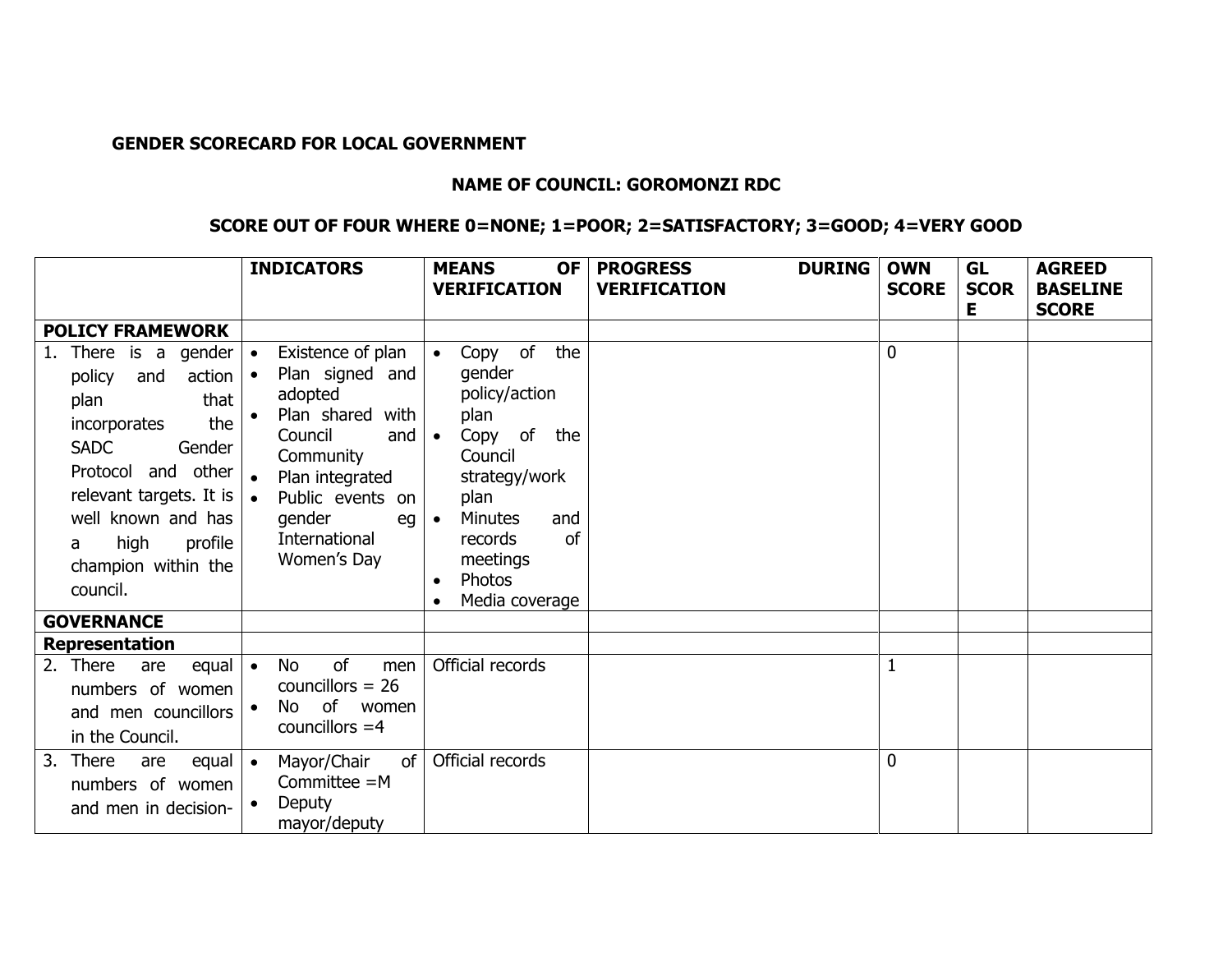|                                                                                                                                            | <b>INDICATORS</b>                                                                                                                | <b>MEANS</b><br><b>OF</b>                                                         | <b>PROGRESS</b><br><b>DURING</b> | <b>OWN</b>     | <b>GL</b>        | <b>AGREED</b>                   |
|--------------------------------------------------------------------------------------------------------------------------------------------|----------------------------------------------------------------------------------------------------------------------------------|-----------------------------------------------------------------------------------|----------------------------------|----------------|------------------|---------------------------------|
|                                                                                                                                            |                                                                                                                                  | <b>VERIFICATION</b>                                                               | <b>VERIFICATION</b>              | <b>SCORE</b>   | <b>SCOR</b><br>Е | <b>BASELINE</b><br><b>SCORE</b> |
| making positions in<br>Council,<br>Mayoral<br>committee, chairs of $  \cdot  $<br>committees etc.                                          | chair<br>of<br>$committee = M$<br>No of committees<br>chaired<br>by<br>women $=2$<br>No of committees<br>chaired by men<br>$=$ 3 |                                                                                   |                                  |                |                  |                                 |
| <b>Participation</b>                                                                                                                       |                                                                                                                                  |                                                                                   |                                  |                |                  |                                 |
| and<br>4. Women<br>men<br>participate equally in<br>Council meetings and<br>influence decisions<br>taken by the Council.                   | Examples<br>of<br>issues raised by<br>women in Council<br>what<br>and<br>difference<br>these<br>have made.                       | Council minutes                                                                   |                                  | 4              |                  |                                 |
| <b>Public participation</b>                                                                                                                |                                                                                                                                  |                                                                                   |                                  |                |                  |                                 |
| 5. There<br>is<br>equal $\vert \bullet$<br>of<br>participation<br>women and men at<br>public meetings and<br>events.                       | Examples of types<br>of meetings held,<br>representation/pa<br>rticipation<br>by<br>women and men                                | Photos<br>Media coverage<br><b>Minutes</b>                                        |                                  | 4              |                  |                                 |
| MAINSTREAMING GENDER INTO EXISTING PROGRAMMES                                                                                              |                                                                                                                                  |                                                                                   |                                  |                |                  |                                 |
| The Council has $a \cdot$<br>6.<br>local<br>economic<br>development<br>plan<br>that targets women<br>entrepreneurs as key<br>beneficiaries | Market<br>places<br>designed and no<br>οf<br>stands<br>allocated<br>to<br>women.<br>finance<br>Local<br>of<br>schemes            | LED plans, how<br>gender reflected<br><b>Statistics</b><br>on<br>finance schemes. |                                  | $\overline{2}$ |                  |                                 |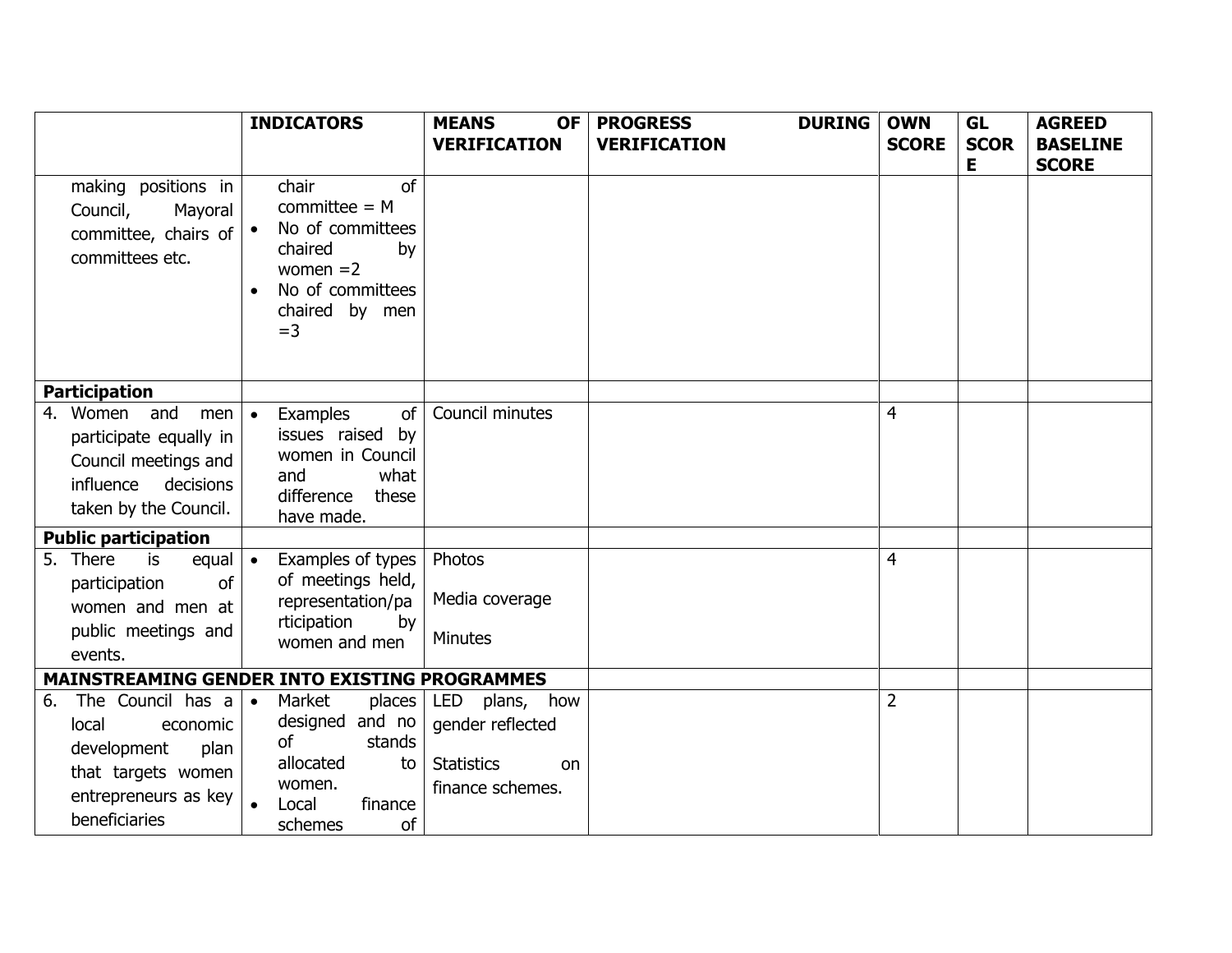|                                                                                                                                                                                                     | <b>INDICATORS</b>                                                                                                                                                                                                                                                                                                                                                                                         | <b>MEANS</b><br><b>OF</b>                                            | <b>PROGRESS</b><br><b>DURING</b> | <b>OWN</b>     | GL          | <b>AGREED</b>   |
|-----------------------------------------------------------------------------------------------------------------------------------------------------------------------------------------------------|-----------------------------------------------------------------------------------------------------------------------------------------------------------------------------------------------------------------------------------------------------------------------------------------------------------------------------------------------------------------------------------------------------------|----------------------------------------------------------------------|----------------------------------|----------------|-------------|-----------------|
|                                                                                                                                                                                                     |                                                                                                                                                                                                                                                                                                                                                                                                           | <b>VERIFICATION</b>                                                  | <b>VERIFICATION</b>              | <b>SCORE</b>   | <b>SCOR</b> | <b>BASELINE</b> |
| and<br>7. Women<br>men  <br>benefit equally from<br>jobs created by the<br>council.                                                                                                                 | council,<br>no of<br>women and men<br>who<br>have<br>benefited.<br>finance<br>Local<br>$\bullet$<br>schemes linked to<br>Council, no of<br>women and men<br>who<br>have<br>benefited.<br>No of women in<br>$\bullet$<br>jobs created by<br>Councils<br>No of men in jobs<br>$\bullet$<br>created<br>by<br>councils<br>Evidence<br>of<br>women and men<br>being<br>employed<br>in non-traditional<br>areas | Council<br>employment<br>statistics by sector<br>and area of work    |                                  | 4              | Е           | <b>SCORE</b>    |
| <b>Procurement</b>                                                                                                                                                                                  |                                                                                                                                                                                                                                                                                                                                                                                                           |                                                                      |                                  |                |             |                 |
| 8. The Council<br>keeps $\vert \bullet \vert$<br>gender<br>disaggregated<br>data<br>on procurement and<br>has set a target for<br>increasing<br>the<br>number and value of<br>contracts received by | $\circ$ of<br>owned<br>No<br>that<br>companies<br>received<br>have<br>contracts in the<br>last year.<br>No of men owned<br>that<br>companies<br>have<br>rcvd<br>contracts in the                                                                                                                                                                                                                          | Procurement policy<br>- how gender is<br>integrated<br>into<br>this. |                                  | $\overline{2}$ |             |                 |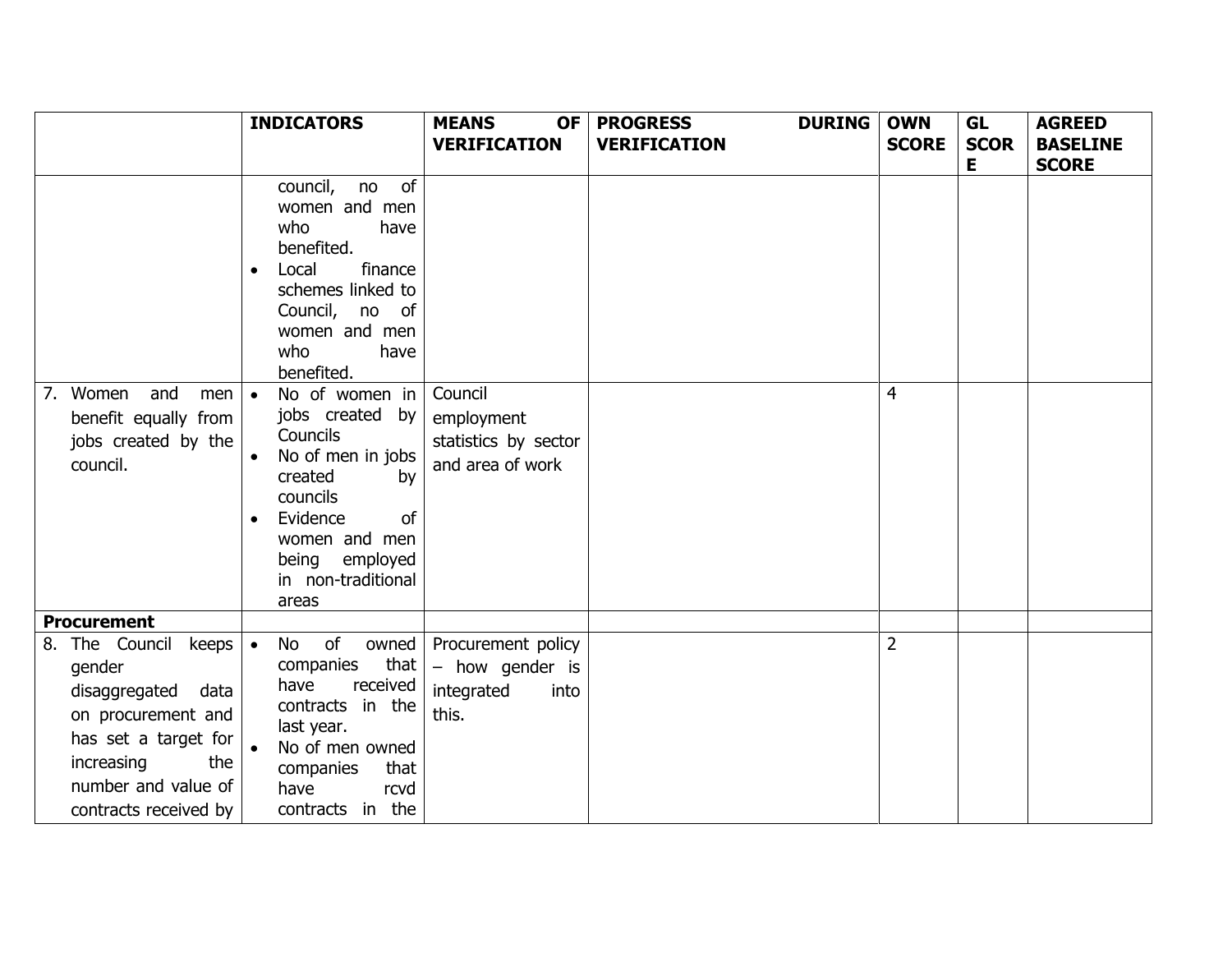|                                                                                                                                                                                                               | <b>INDICATORS</b>                                                                                                                                                                                       | <b>MEANS</b><br><b>OF</b>                                                                                               | <b>DURING</b><br><b>PROGRESS</b> | <b>OWN</b>     | <b>GL</b>         | <b>AGREED</b>                   |
|---------------------------------------------------------------------------------------------------------------------------------------------------------------------------------------------------------------|---------------------------------------------------------------------------------------------------------------------------------------------------------------------------------------------------------|-------------------------------------------------------------------------------------------------------------------------|----------------------------------|----------------|-------------------|---------------------------------|
|                                                                                                                                                                                                               |                                                                                                                                                                                                         | <b>VERIFICATION</b>                                                                                                     | <b>VERIFICATION</b>              | <b>SCORE</b>   | <b>SCOR</b><br>E. | <b>BASELINE</b><br><b>SCORE</b> |
| women.                                                                                                                                                                                                        | last year.                                                                                                                                                                                              |                                                                                                                         |                                  |                |                   |                                 |
| Climate change and sustainable development                                                                                                                                                                    |                                                                                                                                                                                                         |                                                                                                                         |                                  |                |                   |                                 |
| 9. The Council is aware $\cdot$<br>of climate change<br>its differential<br>and<br>effects<br>on women<br>Women<br>and<br>men.<br>and<br>men<br>are<br>consulted equally on<br>measures<br>to<br>be<br>taken. | Existence<br>of a<br>policy on climate<br>change<br>how<br>qender<br>is<br>integrated<br>into<br>this.<br>Extent to<br>which<br>policy has<br>been<br>canvassed;<br>of<br>involvement<br>women and men. | Climate<br>change<br>policy<br><sub>of</sub><br>Records<br>meetings<br>Photos/video<br>Scan from<br>press<br>conference |                                  | 3              |                   |                                 |
| 10. Women are equally  <br>consulted<br>and<br>involved<br>in<br>waste<br>management,<br>and<br>benefit<br>from<br>economic<br>opportunities arising<br>from this.                                            | How<br>waste<br>$\bullet$<br>management<br>is<br>handled.<br>How women are<br>involved.<br>of<br>Proportion<br>women in waste<br>projects                                                               | Waste<br>management plans<br>Gender<br>statistics<br>waste<br>on<br>management<br>Photos; video                         |                                  | 4              |                   |                                 |
| <b>Land and housing</b>                                                                                                                                                                                       |                                                                                                                                                                                                         |                                                                                                                         |                                  |                |                   |                                 |
| 11. The Council keeps   •<br>disaggregated<br>sex<br>data on title deeds<br>and housing, and is<br>promoting women's<br>equal access                                                                          | How gender is<br>integrated<br>into<br>allocation of land<br>and houses<br>of women<br><b>No</b><br>allocated land and<br>housing<br>by<br>council                                                      | Policy on land and<br>housing                                                                                           |                                  | $\overline{2}$ |                   |                                 |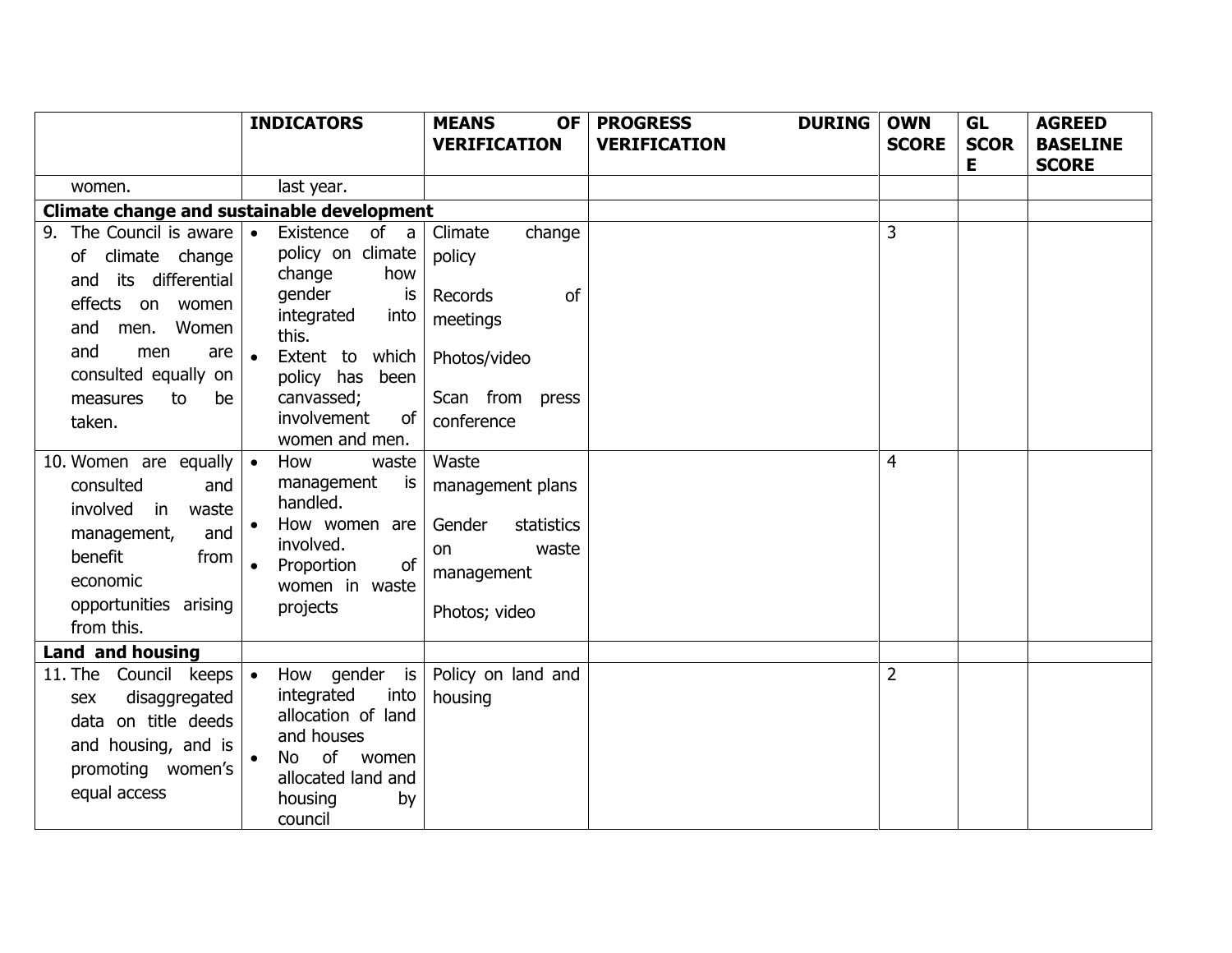|                                                                                                                         | <b>INDICATORS</b>                                                                                                                                                                                                                                     | <b>MEANS</b><br><b>OF</b>                                                                                                                                                                            | <b>PROGRESS</b><br><b>DURING</b> | <b>OWN</b>   | <b>GL</b>        | <b>AGREED</b>                   |
|-------------------------------------------------------------------------------------------------------------------------|-------------------------------------------------------------------------------------------------------------------------------------------------------------------------------------------------------------------------------------------------------|------------------------------------------------------------------------------------------------------------------------------------------------------------------------------------------------------|----------------------------------|--------------|------------------|---------------------------------|
|                                                                                                                         |                                                                                                                                                                                                                                                       | <b>VERIFICATION</b>                                                                                                                                                                                  | <b>VERIFICATION</b>              | <b>SCORE</b> | <b>SCOR</b><br>Е | <b>BASELINE</b><br><b>SCORE</b> |
|                                                                                                                         | of<br><b>No</b><br>men<br>$\bullet$<br>allocated land and<br>housing<br>by<br>Council.                                                                                                                                                                |                                                                                                                                                                                                      |                                  |              |                  |                                 |
| <b>Water and sanitation</b>                                                                                             |                                                                                                                                                                                                                                                       |                                                                                                                                                                                                      |                                  |              |                  |                                 |
| 12. Women are involved   •<br>the<br>planning,<br>in<br>and<br>management<br>maintenance<br>of<br>water and sanitation. | No of women on<br>water/sanitation<br>committees<br>No of men on<br>water/sanitation<br>committees<br>of<br>No<br>women<br>$\bullet$<br>these<br>chairing<br>committees/total<br>no of committees<br>Examples of the<br>difference women<br>have made | Policy<br>on<br>water<br>sanitation<br>and<br>$\overline{\phantom{m}}$<br>gender<br>how<br>is<br>integrated into this<br>Gender<br>disaggregated<br>statistics<br>Record of meetings<br>Photos/video |                                  | 3            |                  |                                 |
| <b>Environmental health</b>                                                                                             |                                                                                                                                                                                                                                                       |                                                                                                                                                                                                      |                                  |              |                  |                                 |
| 13. Women are equally $\bullet$<br>involved<br>in<br>health<br>preventive<br>campaigns                                  | of<br><b>Types</b><br>campaigns<br>Involvement<br>by<br>women                                                                                                                                                                                         | Records<br>of<br>campaigns<br>Photos/video                                                                                                                                                           |                                  | 3            |                  |                                 |
| <b>HIV/AIDS and care work</b>                                                                                           |                                                                                                                                                                                                                                                       |                                                                                                                                                                                                      |                                  |              |                  |                                 |
| 14. The Council has $a \rightarrow$<br>gender aware HIV<br>and AIDS policy that<br>is implemented and                   | of<br>Existence<br>policy<br>Messages<br>underscore                                                                                                                                                                                                   | <b>HIV</b><br><b>AIDS</b><br>and<br>$policy -$<br>gender<br>dimensions                                                                                                                               |                                  | 3            |                  |                                 |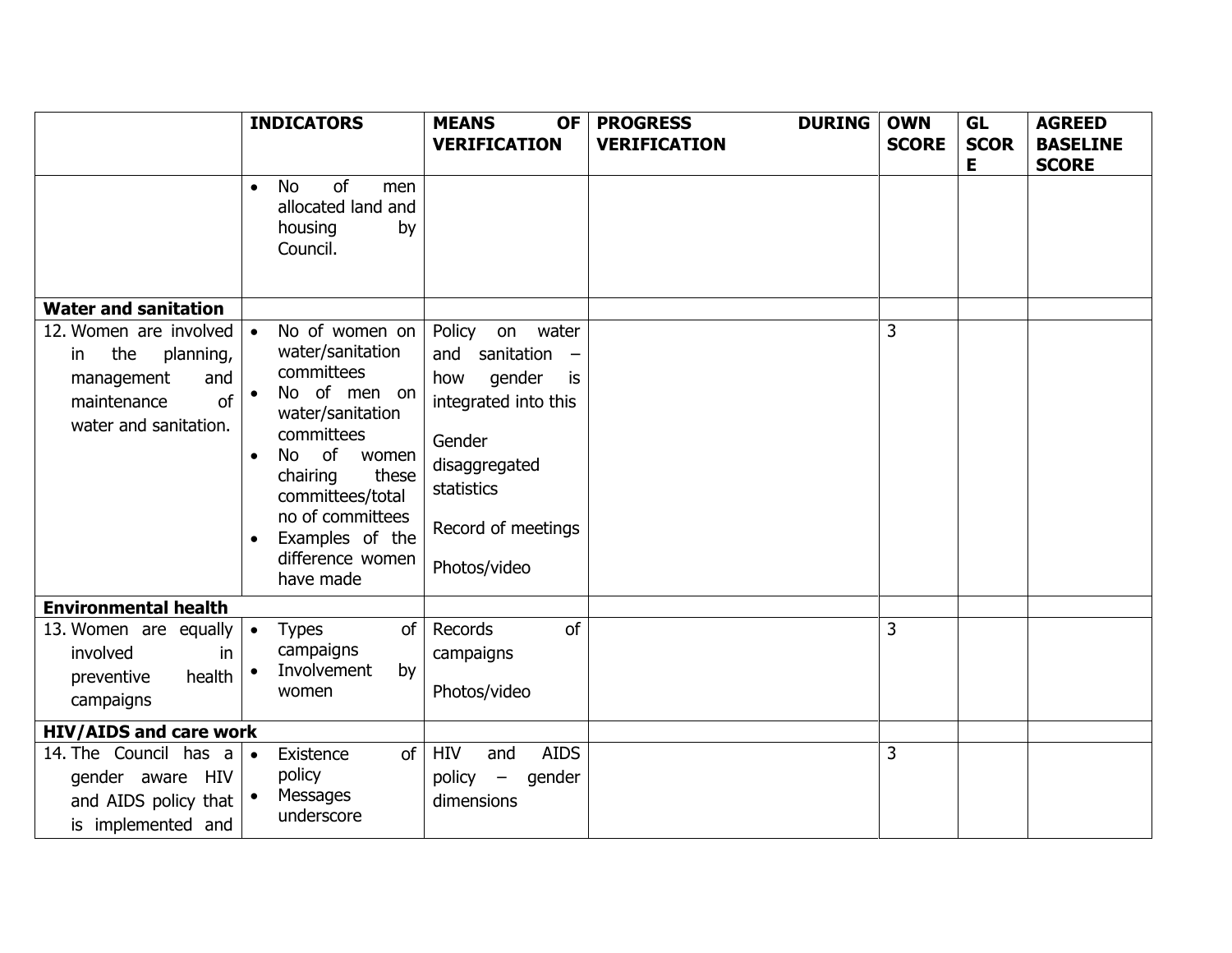|                                                                                                                                                            | <b>INDICATORS</b>                                                                                                                                                                                                                                                                          | <b>MEANS</b><br><b>OF</b>                                                              | <b>PROGRESS</b><br><b>DURING</b> | <b>OWN</b>     | GL               | <b>AGREED</b>                   |
|------------------------------------------------------------------------------------------------------------------------------------------------------------|--------------------------------------------------------------------------------------------------------------------------------------------------------------------------------------------------------------------------------------------------------------------------------------------|----------------------------------------------------------------------------------------|----------------------------------|----------------|------------------|---------------------------------|
|                                                                                                                                                            |                                                                                                                                                                                                                                                                                            | <b>VERIFICATION</b>                                                                    | <b>VERIFICATION</b>              | <b>SCORE</b>   | <b>SCOR</b><br>Е | <b>BASELINE</b><br><b>SCORE</b> |
| monitored.                                                                                                                                                 | unequal<br>power<br>relations between<br>women and men;<br>Prevention<br>of<br>$\bullet$<br>parent to child<br>transmission<br>Men<br>are<br>encouraged to go<br>for VCT<br>Women and men<br>have equal access<br>to treatment                                                             |                                                                                        |                                  |                |                  |                                 |
| 15. The Council supports $\cdot$<br>care for those living<br>with HIV and AIDS<br>and<br>men<br>are<br>encouraged to be<br>involved<br>in<br>care<br>work. | Existence of care<br>work<br>projects<br>by<br>supported<br>Council<br>$\overline{\mathsf{in}}$<br>or<br>which Council is a<br>partner.<br>$\bullet$<br>Remuneration/trai<br>ning/support for<br>care givers<br>in<br>these projects<br>No of women, no<br>of men involved<br>in care work | Records of projects<br>Examples of what<br>these<br>have<br>achieved<br>Photos, videos |                                  | 4              |                  |                                 |
| <b>Social development</b>                                                                                                                                  |                                                                                                                                                                                                                                                                                            |                                                                                        |                                  |                |                  |                                 |
| 16. Social<br>and  <br>recreational facilities<br>are gender aware<br>and responsive                                                                       | Types of facilities<br>$\bullet$<br>for sports and<br>recreation, extent<br>which these<br>to<br>cater to the needs                                                                                                                                                                        | Records of facilities<br>Gender<br>disaggregated data                                  |                                  | $\overline{4}$ |                  |                                 |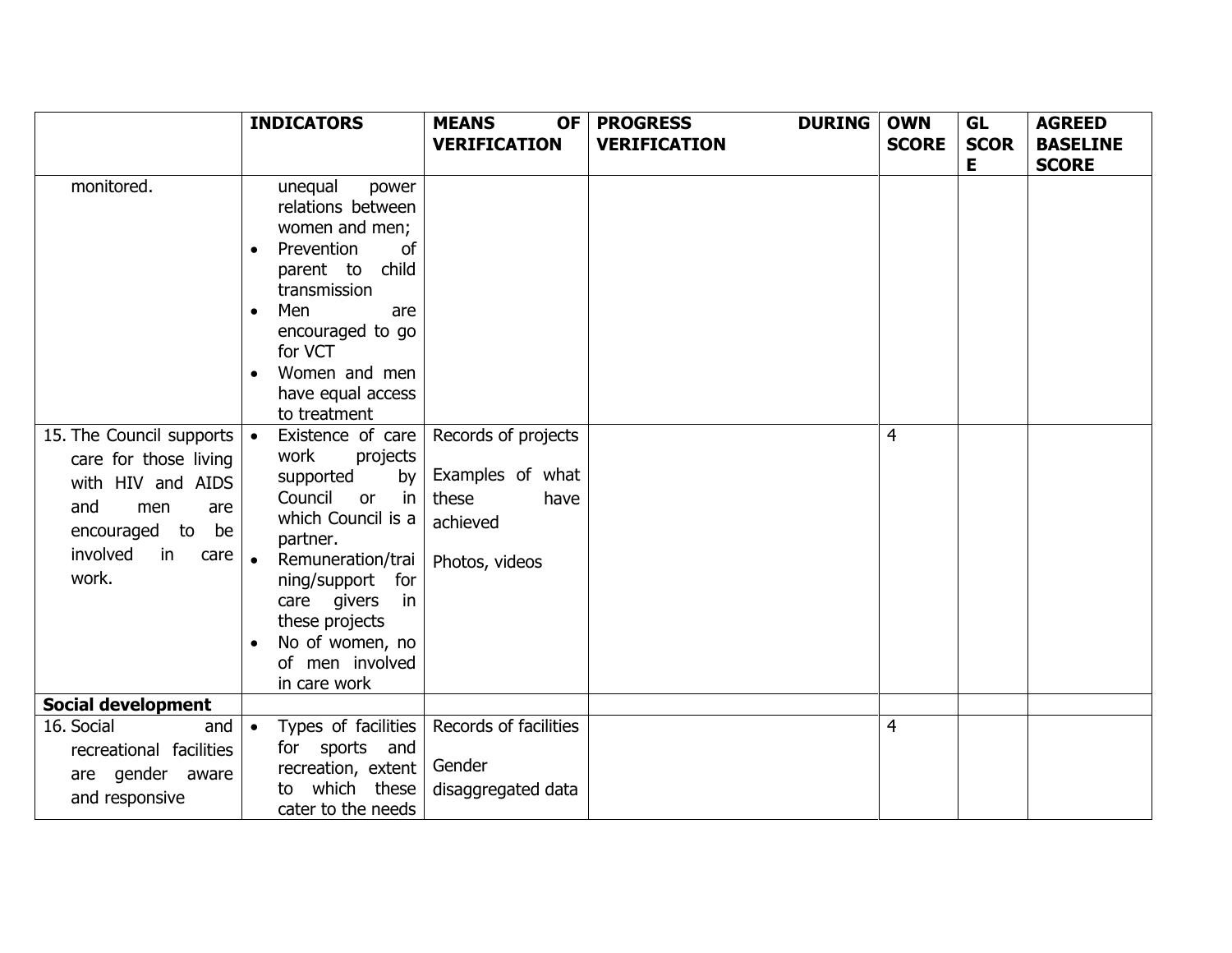|                                                                                                                                                                                                | <b>INDICATORS</b>                                                                                                                                                                                               | <b>MEANS</b><br>OF I                        | <b>PROGRESS</b>     | <b>DURING</b> | <b>OWN</b>     | <b>GL</b>   | <b>AGREED</b>   |
|------------------------------------------------------------------------------------------------------------------------------------------------------------------------------------------------|-----------------------------------------------------------------------------------------------------------------------------------------------------------------------------------------------------------------|---------------------------------------------|---------------------|---------------|----------------|-------------|-----------------|
|                                                                                                                                                                                                |                                                                                                                                                                                                                 | <b>VERIFICATION</b>                         | <b>VERIFICATION</b> |               | <b>SCORE</b>   | <b>SCOR</b> | <b>BASELINE</b> |
| <b>GENDER SPECIFIC PROGRAMMES</b><br>Gender based violence (GBV) flagship plan<br>17. There is sufficient $\bullet$<br>lighting on streets<br>and in public spaces;  <br>all streets are named | of women and<br>men.<br>No of women, no<br>$\bullet$<br>of men who make<br>use of facilities<br>of<br>Existence<br>street lights<br>No of<br>streets<br>named                                                   |                                             |                     |               | $\mathbf{1}$   | E           | <b>SCORE</b>    |
| clearly, and names<br>are gender aware                                                                                                                                                         | of<br>streets<br>No<br>after<br>named<br>women<br>of<br>streets<br><b>No</b><br>$\bullet$<br>named after men                                                                                                    |                                             |                     |               |                |             |                 |
| Public awareness campaigns                                                                                                                                                                     |                                                                                                                                                                                                                 |                                             |                     |               |                |             |                 |
| 18. The<br>Council   •<br>participates<br>in<br>campaigns to raise<br>awareness<br>on<br>gender-<br>based<br>violence (GBV), such<br>as the Sixteen days<br>of activism.                       | Campaigns<br>launched during<br>the Sixteen Days<br><b>Budget</b><br>from<br>Council<br>for<br>campaigns<br>Other<br>resources<br>mobilised<br>Follow<br>to<br>up<br>$\bullet$<br>campaigns<br>Results achieved | Reports<br>Photos<br>Video<br><b>Budget</b> |                     |               | $\overline{2}$ |             |                 |
| Response<br>and<br>coordination                                                                                                                                                                |                                                                                                                                                                                                                 |                                             |                     |               |                |             |                 |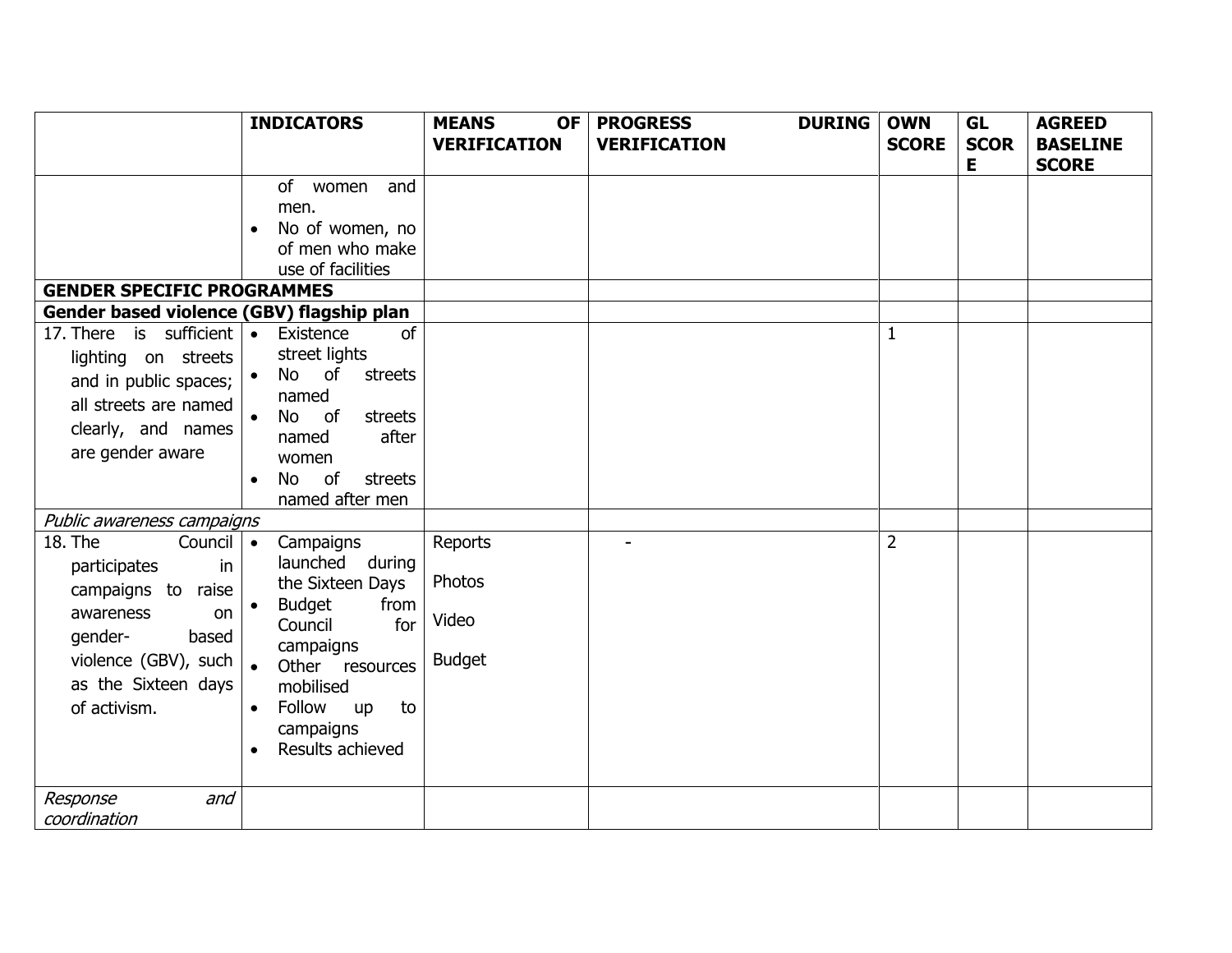|                                                                                                                                                                                                                                                                      | <b>INDICATORS</b>                                                                                                                                                                                                         | <b>MEANS</b><br><b>OF</b>           | <b>PROGRESS</b><br><b>DURING</b> | <b>OWN</b>     | <b>GL</b>   | <b>AGREED</b>   |
|----------------------------------------------------------------------------------------------------------------------------------------------------------------------------------------------------------------------------------------------------------------------|---------------------------------------------------------------------------------------------------------------------------------------------------------------------------------------------------------------------------|-------------------------------------|----------------------------------|----------------|-------------|-----------------|
|                                                                                                                                                                                                                                                                      |                                                                                                                                                                                                                           | <b>VERIFICATION</b>                 | <b>VERIFICATION</b>              | <b>SCORE</b>   | <b>SCOR</b> | <b>BASELINE</b> |
| 19. There is a good $\bullet$<br>working relationship<br>between the police<br>and<br>community,<br>especially<br>women.<br>Women are equally  <br>represented<br>in<br>community policing<br>forums.                                                                | How the Council<br>works with the<br>police on GBV<br>of<br>Existence<br>committees<br>on<br><b>GBV</b><br>No of women and<br>no of men on<br>these committees                                                            | Records<br>Photos<br>Video          |                                  | $\overline{3}$ | Е           | <b>SCORE</b>    |
| <b>EMPLOYMENT PRACTICES AND ENVIRONMENT</b>                                                                                                                                                                                                                          |                                                                                                                                                                                                                           |                                     |                                  |                |             |                 |
| <b>Selection and recruitment</b>                                                                                                                                                                                                                                     |                                                                                                                                                                                                                           |                                     |                                  |                |             |                 |
| 20. Women and men are<br>employed in equal<br>numbers across jobs,<br>grades<br>and<br>in<br>management<br>positions and<br>are<br>equally remunerated<br>equal<br>work.<br>for<br>There<br>is<br>an<br>affirmative<br>action<br>policy for ensuring<br>50% by 2015. | No of women<br>$\bullet$<br>in.<br>management<br>No of men in<br>management<br>CEO/head of<br>administration<br>$=M$<br>Examples of<br>women in non<br>traditional<br>of<br>areas<br>decision-<br>making<br>eg<br>finance | Council<br>employment<br>statistics |                                  | $\mathbf{1}$   |             |                 |
| <b>Capacity building</b>                                                                                                                                                                                                                                             |                                                                                                                                                                                                                           |                                     |                                  |                |             |                 |
| 21. Gender training is $\bullet$<br>provided for both<br>women and men in                                                                                                                                                                                            | Gender<br>training<br>conducted as part<br>of COE's                                                                                                                                                                       | COE reports<br>Changing<br>lives    |                                  | $\overline{2}$ |             |                 |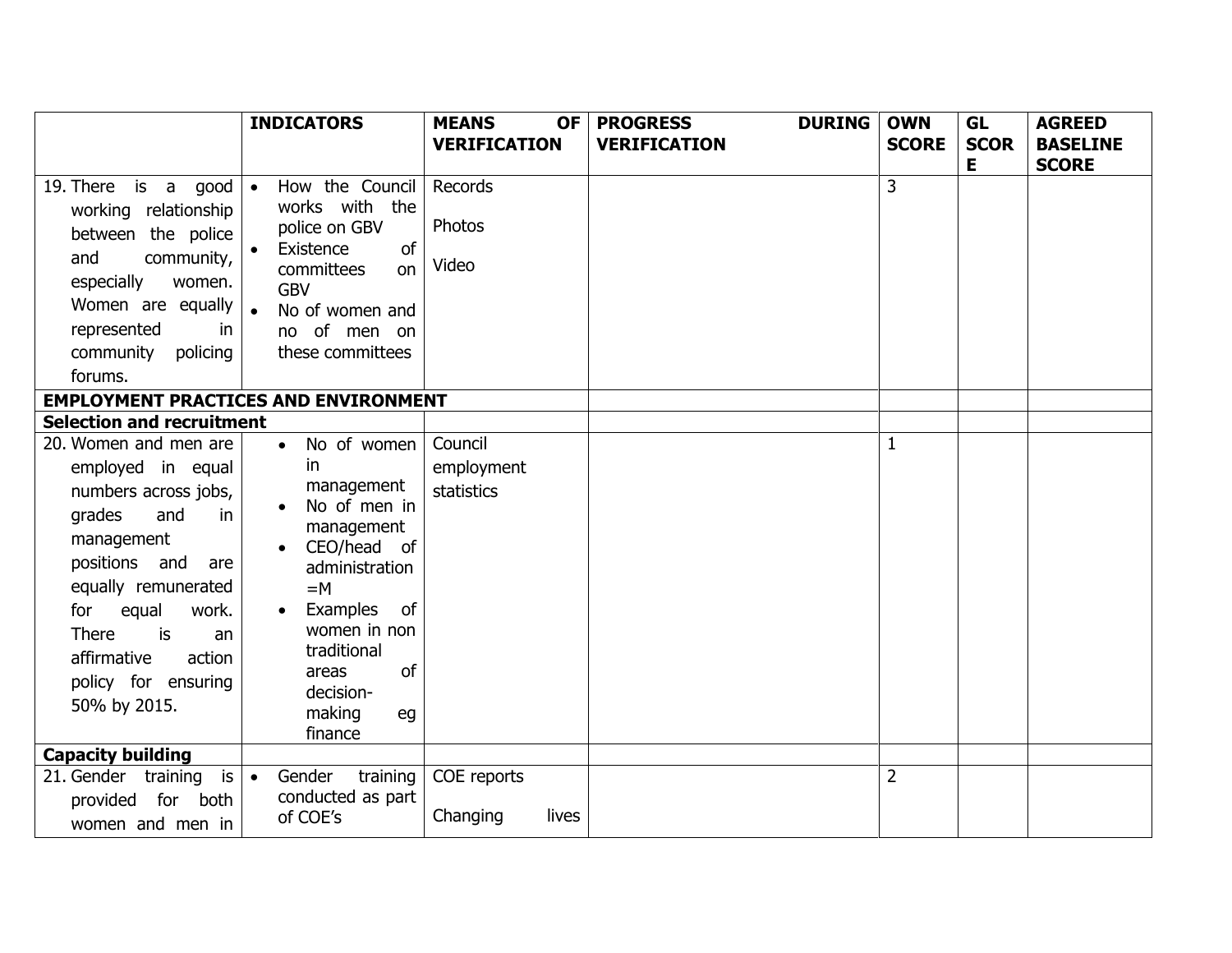|                                                                                                                                                                                                                  | <b>INDICATORS</b>                                                                                                                                                   | <b>MEANS</b><br><b>OF</b><br><b>VERIFICATION</b> | <b>PROGRESS</b><br><b>DURING</b><br><b>VERIFICATION</b> | <b>OWN</b><br><b>SCORE</b> | <b>GL</b><br><b>SCOR</b> | <b>AGREED</b><br><b>BASELINE</b> |
|------------------------------------------------------------------------------------------------------------------------------------------------------------------------------------------------------------------|---------------------------------------------------------------------------------------------------------------------------------------------------------------------|--------------------------------------------------|---------------------------------------------------------|----------------------------|--------------------------|----------------------------------|
|                                                                                                                                                                                                                  |                                                                                                                                                                     |                                                  |                                                         |                            | Е                        | <b>SCORE</b>                     |
|                                                                                                                                                                                                                  | the council, at all $\bullet$ Changing lives as                                                                                                                     | profiles                                         |                                                         |                            |                          |                                  |
| levels and is done in                                                                                                                                                                                            | a result of gender                                                                                                                                                  |                                                  |                                                         |                            |                          |                                  |
| a systematic way.                                                                                                                                                                                                | training                                                                                                                                                            |                                                  |                                                         |                            |                          |                                  |
| <b>Working conditions and environment</b>                                                                                                                                                                        |                                                                                                                                                                     |                                                  |                                                         |                            |                          |                                  |
| 22. The work place is $\cdot$<br>family friendly; there<br>sexual<br>is.<br>a<br>policy<br>harassment<br>that is enforced.                                                                                       | Maternity<br>and<br>paternity leave<br>Flexi time<br>Family days<br>Sexual<br>harassment policy<br>sexual<br>How<br>$\bullet$<br>harassment cases<br>are dealt with | Work place policies                              |                                                         | 4                          |                          |                                  |
| <b>GENDER MANAGEMENT SYSTEM</b>                                                                                                                                                                                  |                                                                                                                                                                     |                                                  |                                                         |                            |                          |                                  |
| <b>Gender structures</b>                                                                                                                                                                                         |                                                                                                                                                                     |                                                  |                                                         |                            |                          |                                  |
| 23. The Council has set<br>gender<br>a<br>up<br>structure, including a<br>gender focal person<br>that is empowered to<br>do its work. Gender<br>is written into the job<br>descriptions of key<br>functionaries. | Gender<br>focal<br>$\bullet$<br>point $-$ who and<br>what level<br>Gender<br>committee-<br>who<br>and how often<br>does it meet                                     | COE and<br>council<br>records                    |                                                         | $\overline{2}$             |                          |                                  |
| <b>Budgets</b>                                                                                                                                                                                                   |                                                                                                                                                                     |                                                  |                                                         |                            |                          |                                  |
| 24. A<br>share<br>of <sub>l</sub><br>expenditure<br>is<br>explicitly targeted at<br>promoting<br>gender                                                                                                          | budget<br>Specific<br>$\bullet$<br>line for gender $-$<br>what proportion<br>of budget<br>Gender reflected<br>$\bullet$                                             | <b>Budget</b>                                    |                                                         | 4                          |                          |                                  |